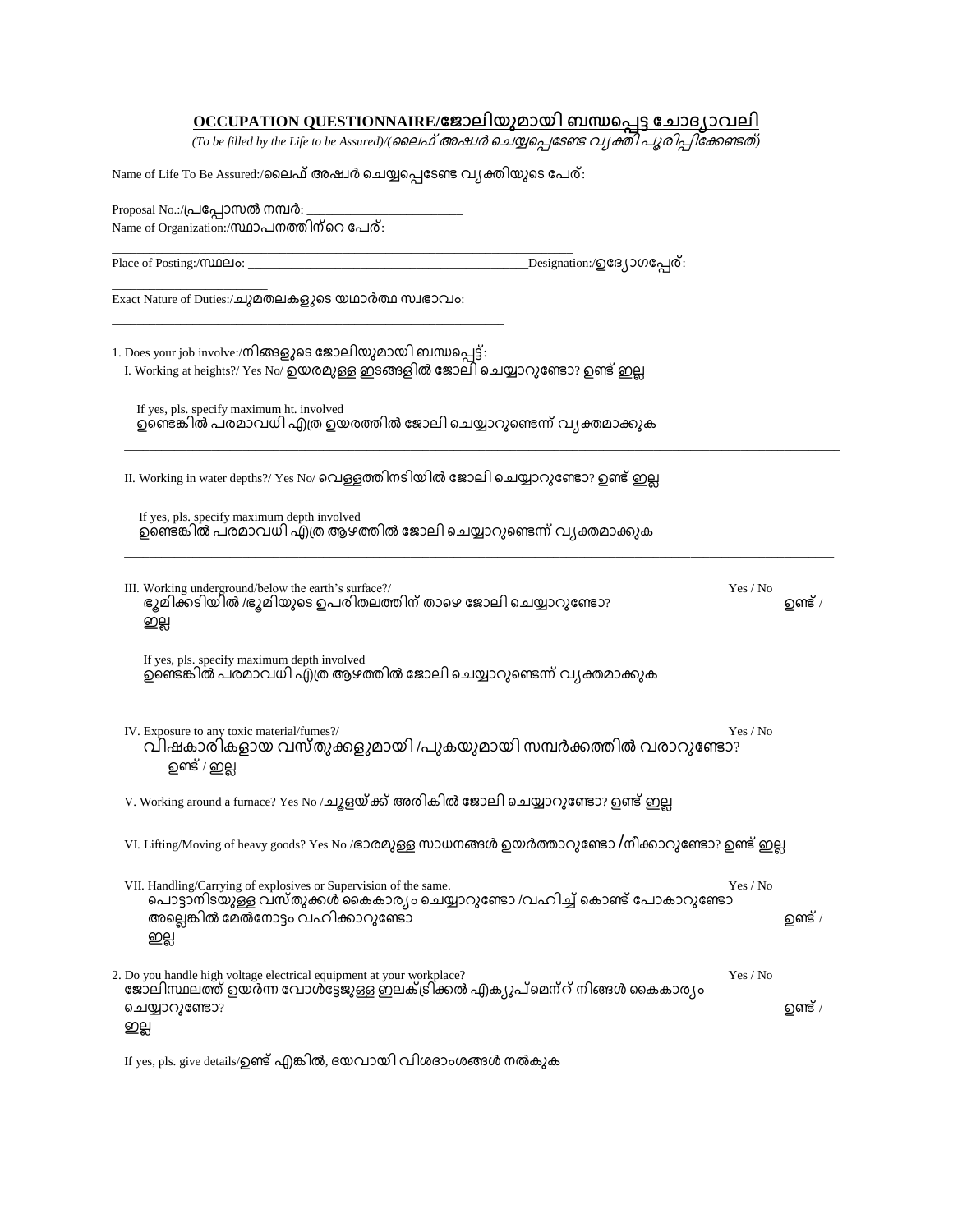| 3. Are you likely to be transferred or posted at a different location?<br>നിങ്ങൾ മറ്റൊരിടത്തേക്ക് സ്ഥലം മാറ്റാനോ നിയമിക്കാനോ സാധ്യതയുണ്ടോ?<br>ഉണ്ട് / ഇല്ല                                                                                                                                                                 | Yes / No                   |
|----------------------------------------------------------------------------------------------------------------------------------------------------------------------------------------------------------------------------------------------------------------------------------------------------------------------------|----------------------------|
| If yes, please mention likely place of posting<br>ഉണ്ടെങ്കിൽ നിയമനം ലഭിക്കാൻ ഇടയുള്ള സ്ഥലത്തിന്റെ പേര് സൂചിപ്പിക്കുക                                                                                                                                                                                                       |                            |
| 4. Have you ever been involved in any kind of accident at your workplace?<br>നിങ്ങളുടെ ജോലിസ്ഥലത്ത് ഏതെങ്കിലും തരത്തിലുള്ള അപകടത്തിൽ നിങ്ങൾ<br>ഉൾപ്പെടുകയുണ്ടായിട്ടുണ്ടോ?<br>If yes, pls. give details/ഉണ്ട് എങ്കിൽ, ദയവായി വിശദാംശങ്ങൾ നൽകുക                                                                              | Yes / No<br>ഉണ്ട് / ഇല്ല   |
| 5. Have you been denied any assignment on grounds of medical health?<br>വൈദ്യപരമായ ആരോഗ്യത്തിന്റെ പേരിൽ എന്തെങ്കിലും ചുമതലയിൽ നിന്ന് നിങ്ങളെ<br>ഒഴിവാക്കിയിട്ടുണ്ടോ?<br>If yes, pls. give details/ഉണ്ട് എങ്കിൽ, ദയവായി വിശദാംശങ്ങൾ നൽകുക                                                                                   | Yes / No<br>ഉണ്ട് / ഇല്ല   |
| 6. Are you suffering from any health problem as a result of the nature of your work?<br>നിങ്ങളുടെ ജോലിയുടെ സവിശേഷ സ്വഭാവം കാരണം, നിങ്ങൾ എന്തെങ്കിലും അസുഖം<br>അനുഭവിക്കുന്നുണ്ടോ?<br>If yes, pls. give details/ഉണ്ട് എങ്കിൽ, ദയവായി വിശദാംശങ്ങൾ നൽകുക                                                                      | Yes / No<br>ഉണ്ട് / ഇല്ല   |
| 7. Have you ever/or are you like to take leave as result of any work - related health problem?<br>ജോലിയുമായി ബന്ധപ്പെട്ട ആരോഗ്യ പ്രശ്നങ്ങളാൽ നിങ്ങൾ എ്പ്പോഴെങ്കിലും അവധി<br>.എടുത്തിട്ടുണ്ടോ അല്ലെങ്കിൽ അവധി എടുക്കാൻ താൽപ്പര്യപ്പെടുന്നുണ്ടോ?<br>ഇല്ല<br>If yes, pls. give details/ഉണ്ട് എങ്കിൽ, ദയവായി വിശദാംശങ്ങൾ നൽകുക | Yes / No<br><b>ഉണ്ട്</b> / |
| 8. Do you undergo annual health check-up as part of you organization's requirement?<br>നിങ്ങളുടെ സ്ഥാപന ആവശ്യകതയുടെ ഭാഗമായി നിങ്ങൾ നിങ്ങളൊരു വാർഷിക ആരോഗ്യ<br>ചെക്കപ്പിന് വിധേയമായോ?<br>ഇല്ല<br>If yes, pls. give details/ഉണ്ട് എങ്കിൽ, ദയവായി വിശദാംശങ്ങൾ നൽകുക                                                           | Yes / No<br><b>ഉണ്ട്</b> / |

## **Declaration by the Life To Be Assured**:

I declare that the answers I have given are, to the best of my knowledge, true and that I have not withheld any material information that may influence the assessment or acceptance of this application. I agree that this form will constitute part of my application for life assurance with Canara HSBC Oriental Bank Of Commerce Life Insurance Company Ltd and that failure to disclose any material fact known to me may invalidate the contract.

\_\_\_\_\_\_\_\_\_\_\_\_\_\_\_\_\_\_\_\_\_\_\_\_\_\_\_\_\_\_\_\_\_\_\_\_\_\_\_\_\_\_\_\_\_\_\_\_\_\_\_\_\_\_\_\_\_\_\_\_\_\_\_\_\_\_\_\_\_\_\_\_\_\_\_\_\_\_\_\_\_\_\_\_\_\_\_\_\_\_\_\_\_\_\_\_\_\_\_\_\_\_\_\_\_\_\_\_\_\_\_\_\_\_

## <u>ലൈഫ് അഷ്വർ ചെയ്യപ്പെടേണ്ട വൃക്തിയുടെ സത്യവാങ്മൂലം:</u>